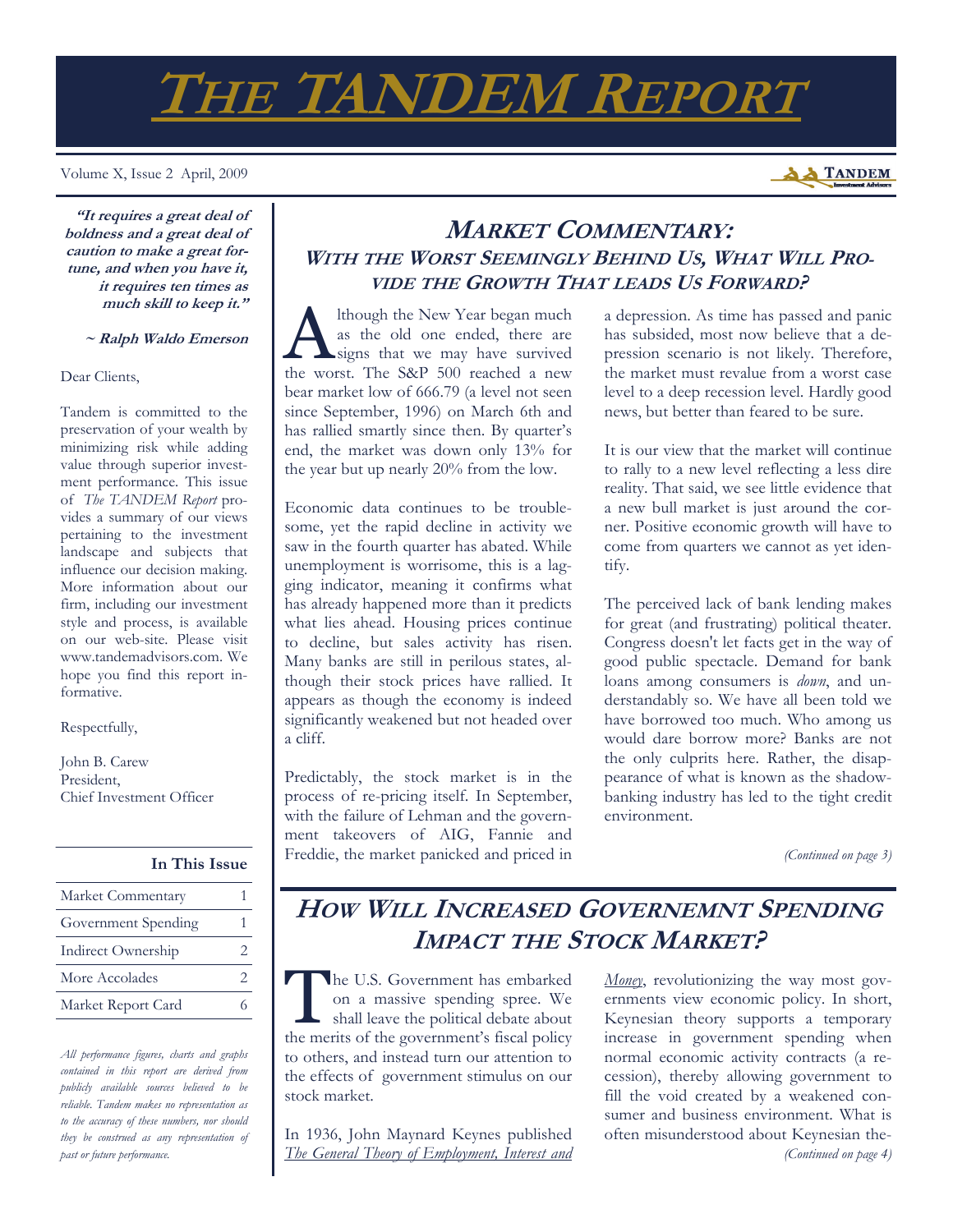# **THE PERILS OF INDIRECT OWNERSHIP OF INVESTMENTS**

all Street is nothing if not innovative. Our industry has consistently developed ingenious ways to entice investors with new products.

Before we begin the rant we promised in the last issue of The **TANDEM Report**, let us clarify what we mean by "indirect ownership". Most investors own a portfolio of stocks that they selected themselves or hired a manager to select for them (a money manager like Tandem or an actively managed mutual fund). We consider this direct ownership. It is direct because *someone* in this process has responsibility for selection and oversight of each investment. Indirect ownership, by our definition, comes in the form of investing by *proxy* in stocks—a basket of stocks that is not actively managed or watched over.

In the 1920's, the inventive financiers discovered a sizable market among small investors for something known then as Unit Trusts. Unit Trusts were initially developed as passively held baskets of stocks allowing the small investor instant diversification. Later, they became baskets of Unit Trusts, and they could be margined. Soon, the investor had no clue what he actually owned, only that he had a piece of the action. Some historians now point to the use of these vehicles as having promoted excessive speculation that led to the bubble that finally burst in the Crash of '29.

Fast forward to the 1990's and the proliferation of index funds. We warned at the time that index funds would become a self-fulfilling prophesy. As they gained in popularity, the stocks that comprised index funds grew in value. The market's advance became narrower as more investors shunned the notion of a portfolio in favor of an index. And when the party ended, the indices did worse than the broader market. Why, you ask? Because when it came time to sell, there was no selectivity involved. Investors simply sold the index. If an investor owned a NASDAQ index fund, that entire basket of stocks was indiscriminately sold. The good were thrown out with the bad.

This decade has given us such things as hedge funds and private equity, but the most egregious development (and this is an unpopular view we take) is the ETF, or exchangetraded fund. At least with a hedge fund, there is direct oversight of the underlying assets by the fund's manager. An ETF is by definition a basket of stocks selected at the time of the ETF's creation, and then held without regard to the quality of the individual stocks in the basket.

Originally touted as cheaper alternatives to index mutual funds, ETFs have become popular with traders, hedge funds and even money managers. The small investor in an ETF is swimming with the sharks. And now some ETFs offer leverage. Those wishing to bet that a particular index will decline can buy an ETF that is double or even triple short that index. Only the most sophisticated understand why one can lose money in this strategy even when right. Needless to say, the small, long-term investor gets killed while the professionals use these as day-trading strategies.

Our issue with indirect ownership generally and ETFs specifically is far less noble than concern for the unwitting small investor. We have no empirical evidence to support our case, so we must rely on intuitive reasoning. That said, we posture that when investors own stocks directly, there is liquidity and fair pricing in the marketplace, and decision making is based on pure self-interest. As ETFs proliferate, the nature of the marketplace changes from one that invests in individual stories to one that speculates on broader themes. This increases volatility for the market as a whole, as entire groups of stocks are bought and sold. The number of buyers and sellers of individual stocks decline, leaving behind a less efficient market.

Every great market decline in the last century has been accompanied by the presence of these speculative vehicles. From atop our soapbox we implore the investing public to shun these vehicles and know what they own. If the day comes when others share our view, investing in stocks will be safer for sure, and likely more profitable as well.

# **MORE ACCOLADES (AND OTHER STUFF)**

Te reported in the last issue that Tandem's Equity Income style was honored after the 3rd quarter of 2008 by PSN, the large database of money managers. PSN has again notified us that our performance in our Equity Income style places us among the 10 best Large Cap Core managers in their database for the quarter, one-year and three-year time periods ended 12/31/2008. While we are pleased with this acknowledgement (and it certainly isn't bad for business), we again feel compelled to stress that performance alone does not measure who we are as portfolio managers. Our job is to provide superior performance **and** less risk for the money you entrust us to manage. One without the other is not satisfactory. Accordingly, we were pleased to learn recently that a database that measures both performance and risk (Zephyr) confirms that our risk results are at least as lofty as our returns.

We humbly add that our success navigating this market has not gone unnoticed by many of you. We have recently earned new business that comes to us through referrals by our existing clients. We thank you for your support in these challenging times.

*Please note a complete description of all our composites, including results, is available upon request. We make no performance claims other than the acknowledgements noted, and we further caution that past performance cannot predict future results.*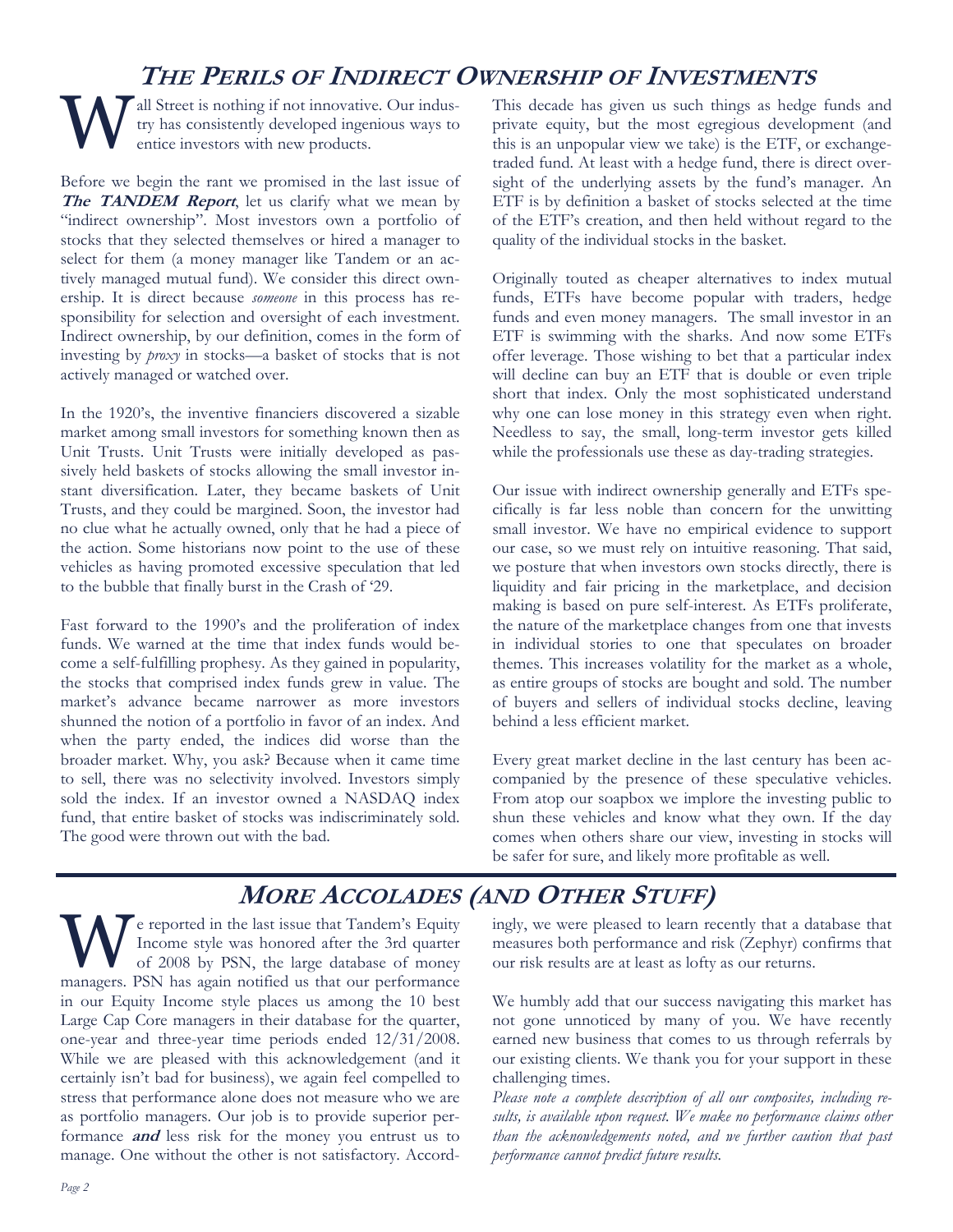## **MARKET COMMENTARY (CONTINUED)**

#### *(Continued from page 1)*

Gone are many of the finance companies that allowed us to buy flat screen TVs, laptops, refrigerators, granite counter tops and even cars on a whim. These were not traditional banking companies. Compounding matters is the collapse of the securitization market. Few of us realized at the time that when we financed our new TVs, our loans were packaged with similar loans and sold to surprisingly naïve investors around the globe. When investor demand for these "products" went away, there was no more money available to finance our whimsical purchases. Such purchases helped

able future. Banks will struggle to provide enough lending and profit to fuel future economic expansion.

Banks and shadow-banks in many ways are more a symptom than a cause. They are in the business of making profits (hopefully the government won't change this) and we are confident that when opportunity arises, those that have survived will find new and creative ways to help us finance our consumption. It is our new consumption patterns that lie at the very heart of the problem. If we, the immediategratification-seeking consumers, no longer desire to live beyond our means, it will take time for our financial condi-



fuel the last economic expansion, and without easy financing, this type of consumer demand will not lead us out of this mess. This is not the fault of banks.

No, the banks can't be blamed for the failure of the shadow -banking market. But they can rightfully be blamed for making ill-advised traditional banking loans that now shackle them. Banks themselves borrowed more money than prudent and loaned it to perhaps sympathetic but nonetheless undeserving borrowers. As a result, banks find their capital impaired. One result of less bank capital is less bank lending. Coupled with more stringent requirements being imposed on the sector by both government and the marketplace, bank earnings will be under pressure for the foreseetion to improve enough to consume without debt. And if we don't consume, the economy won't grow. The consumer traditionally makes up more than 2/3 of GDP, and our consumption has come to a grinding halt. Even the government can't fill this void, which bodes ill for future economic growth.

An improvement in the housing market will no doubt make consumers feel better about their financial health. We doubt, however, that a housing boom will emerge from this housing bust. Rather, much like our expectations for the stock market, we anticipate a stabilization, and perhaps even some modest price appreciation. In many ways, housing led *(Continued on page 5)*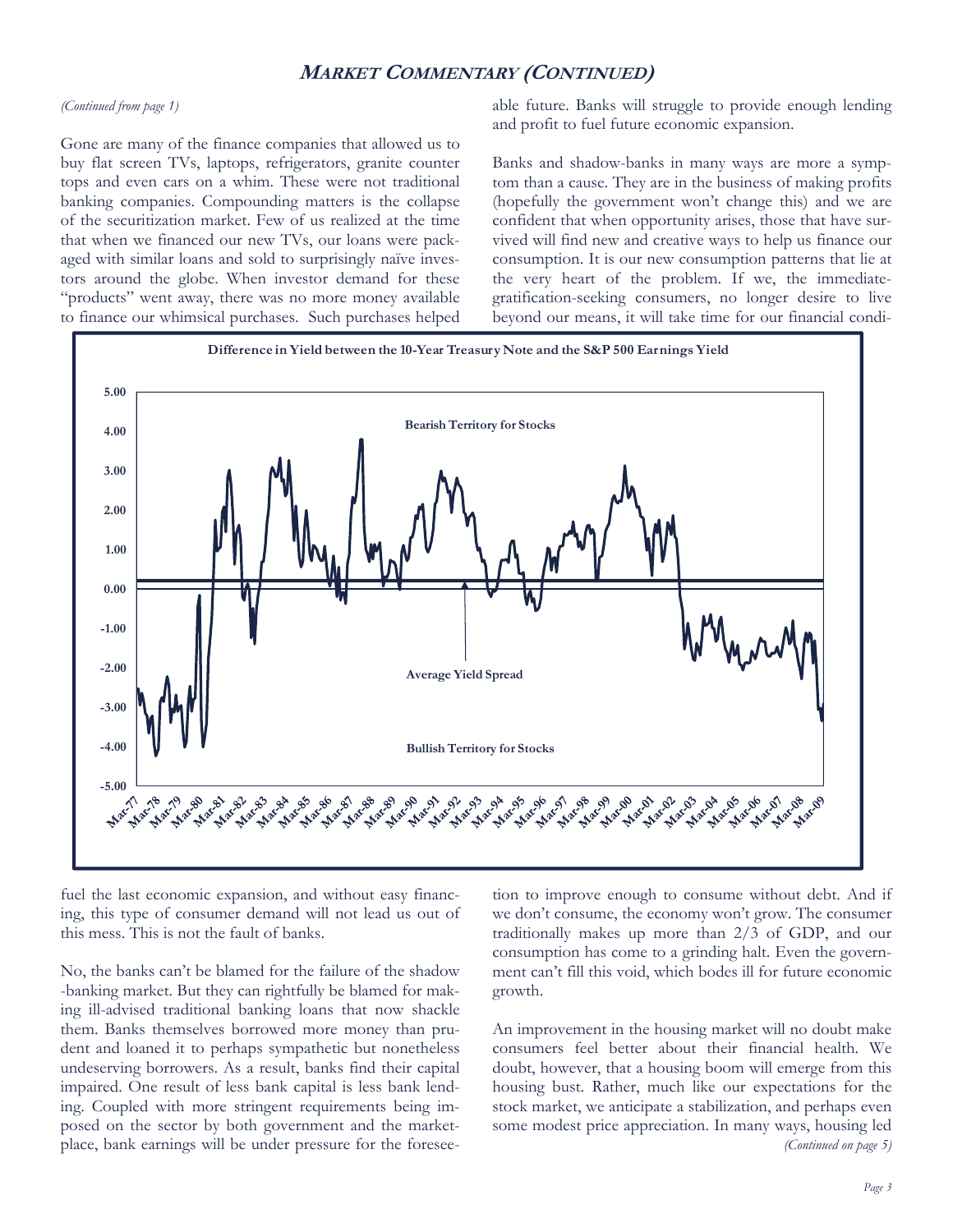## **INCREASED GOVERNMENT SPENDING (CONTINUED)**

#### *(Continued from page 1)*

ory, however, is that it does not advocate for or against a particular permanent size of government, only for a temporary expansion beyond the norm.

A temporary increase in government spending during recession can provide a much-needed boost. Recall from the previous issue of **The TANDEM Report** that GDP (Gross Domestic Product, the common measure of economic growth) is defined as the sum of consumption, investment, government spending and net exports. In a recession, consumption and investment typically lag. Increased government spending can be a valuable tool to promote GDP growth until the economy regains its footing.

However, skeptics tell us that increased government spending is never temporary. Our data analysis leads us to conclude that the stock market should be counted among the skeptics. The collection of dots in the chart below confirms that the stock market typically greets expanding government with negative returns and vice versa.

Since the accompanying chart is *not* self-explanatory, allow us to elaborate. First, we assume that the stock market (represented by the S&P 500) is forward looking. Second, we assume that the absolute size of government spending as a percentage of GDP is less relevant than the *change* in size. Thus, for every year since 1950, we computed the calendar year return for the S&P and plotted that return with the change in government spending for the *following* year (forward looking). Each such year is represented by a blue dot. The big red dot in the middle represents the average annual change. Government spending moves from left to

right across the bottom of the chart, and the calendar year S&P returns move from bottom to top on the left.

Of the 59 years observed, government spending as a percentage of GDP was *less* than the average annual increase 37 times. Of those 37 times, the S&P gained more than average in the preceding year 65% of the time. More importantly, government spending increased at an above average rate 22 times, with the preceding year's market return less than average 73% of the time. From this data, we conclude that the market does not like increased government spending and rallies in anticipation of government contraction.

Some may argue that economic circumstances causing government expansion also lead to market declines. We acknowledge this may be so, yet we are inclined to accept the evidence at face value. There have been 9 recessions since 1950, which would not account for all 22 periods of government expansion. Further, of the 6 times the market responded positively to government expansion, 3 came during recession, while the other 3 came just prior to recession. We think the market has it right.

The market's reaction aside, there are other issues investors must contend with. First, how does the government pay for its increased spending? The government typically has two sources of money: revenues (taxes) and borrowing. During a recession such as the present one, revenues decline, leaving borrowed money as the only viable source of funds for increased expenditures. Increased borrowing leads to higher interest rates. If we assume that there is presently perfect equilibrium between the amount of money sought to be borrowed and the amount of money available to lend, inter- *(Continued on page 5)* 

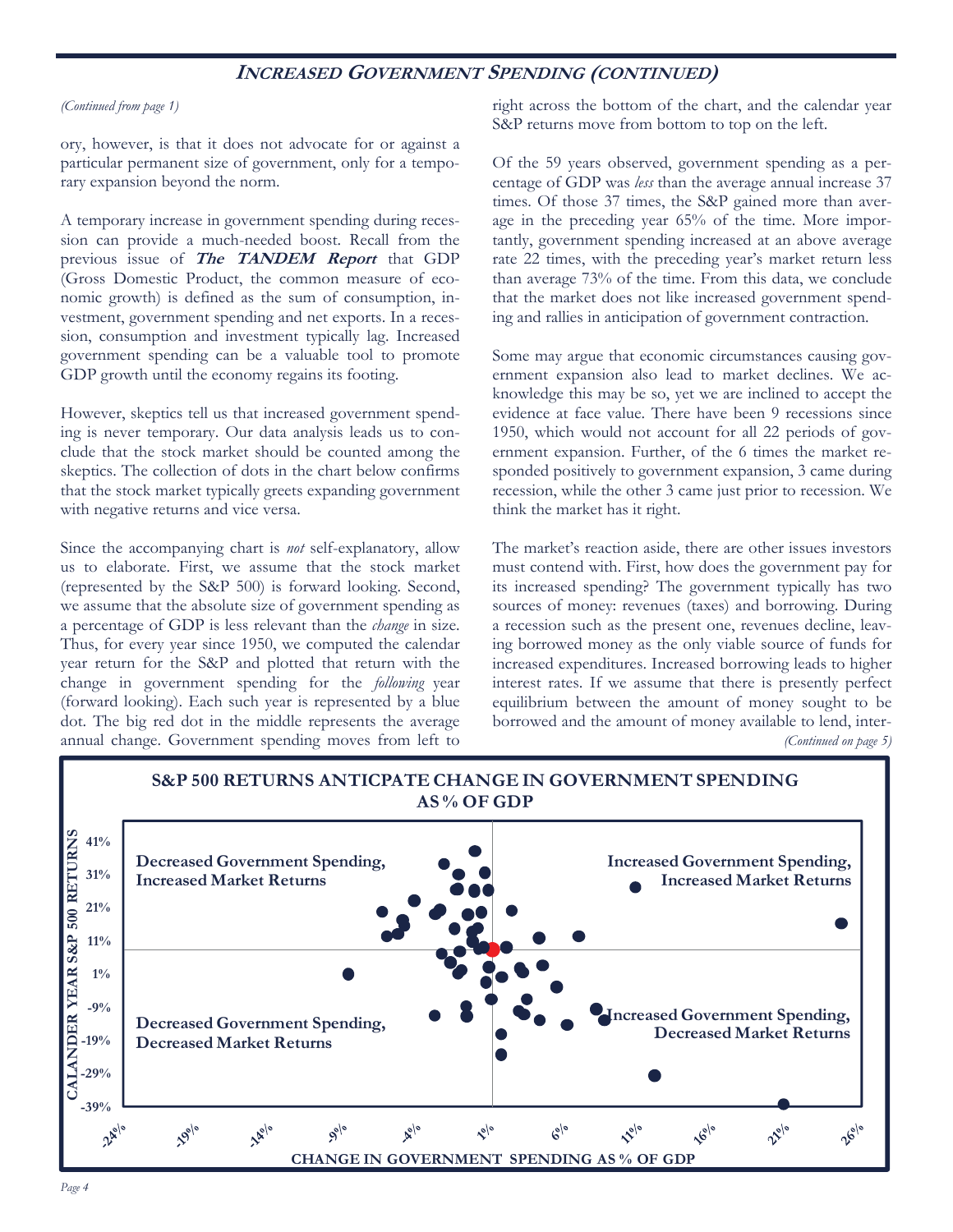## **MARKET COMMENTARY (CONTINUED)**

#### *(Continued from page 3)*

us out of the last recession. With tighter lending standards and fewer qualified buyers in this new environment, housing is not likely to lead the way again.

We do not look for investors to lead us out of the doldrums either. As we have written many times, too many investors never contemplated the risks they were undertaking in search of creating wealth. It bears repeating that we do not believe that investing should be about wealth creation. It should be about wealth preservation. Wealth is best created by situations that permit us to influence the outcome. We cannot influence the outcome of the price of copper, gold or IBM. As the market recovers, many will be looking to "get out whole" and sell their holdings as the price approaches their cost. This selling pressure makes it difficult for rallies to sustain themselves.

For the economy to return to positive growth and the stock market to begin a new bull market, something new must lead us. In both our experience and our education, we cannot recall the emergence of a new bull market led by the same sectors that fueled the previous bull. Thus, we conclude that government policies, financials, energy and commodities will not lead us forward anymore than real estate will.

The 1990 recession gave way to a technology boom that revolutionized the world. The 2001-2002 recession brought us a recovery led by consumer demand and investor speculation as a result of historically low interest rates. What will lead the next bull market? That is anyone's guess, so here is ours.

We see a market that will not enjoy the same level of participation among investors that previous markets experienced. Many have been so burned by their experiences that they will not soon return. We expect that many past participants will be less willing to allocate assets to areas they do not fully understand or that do not provide adequate liquidity, creating new demand for more traditional investments like stocks.

Speculators will gravitate toward what has fared the worst, but we believe real opportunity lies in what has held up the best. Manufacturing will again attract talent as the rich rewards offered by Wall Street fade into history and the best and brightest rethink their career strategies. The global economy will resume its growth, and we anticipate that quality, not just cheap, will again be rewarded. We expect that, with the dollar likely headed for a prolonged period of weakness, U.S. produced goods will be more competitive around the world.

Some may say that our perspective is wishful or even nostalgic. Perhaps so. Yet the U.S. stock market was not in a bubble. Everything else was, but not U.S. stocks. As the chart on page 3 indicates, stocks are at levels of valuation relative to fixed interest investments not seen since the 1970's. And when the 70's ended, the market experienced the same type of growth we expect to see again.

There are many parallels between that decade and this, and we suspect the recovery will be similar as well. Massive government intervention brought higher interest rates and large deficits. Recessions were separated by short bursts of growth before the economy finally found footing as interest and tax rates declined. We anticipate this recession will not be our last before the market returns to a more sustainable bullish posture. While the current recession may be nearing its natural end, government involvement has the potential to choke off the economy's resurgence.

Finally, it is our opinion that the stock market has become an unloved and undervalued asset class that in time will attract investors the world over with this plain, simple maxim - growing earnings and growing dividends will bring growing share price. Keep the faith.

### **INCREASED GOVERNMENT SPENDING (CONTINUED)**

#### *(Continued from page 4)*

est rates will be stable. If demand for borrowed money increases while the supply available to lend remains unchanged, interest rates must rise to entice new lenders. This scenario is typically harmful to the stock market as some investors leave stocks when enticed by higher interest rates.

A second complication for stock (and bond) investors is that increased government spending is often inflationary. When the government spends money, it consumes goods and services. When the economy emerges from recession, the public sector wants to consume goods and services as

well, but may find itself in competition with the government. Increased demand without a corresponding increase in supply causes prices to rise. Can the government curtail its spending before inflation emerges?

Keynesian theory prescribes temporary government stimulus to boost demand. Reality tells us that once expanded, government rarely contracts. Thus, we face a conundrum. Do we want the economy to run its own course, or do we want medicine to cure the ills in spite of the side-effects? This debate may never be resolved, yet it is part of the world we face. The market has reason to be cautious. The cure may be worse than the cause.